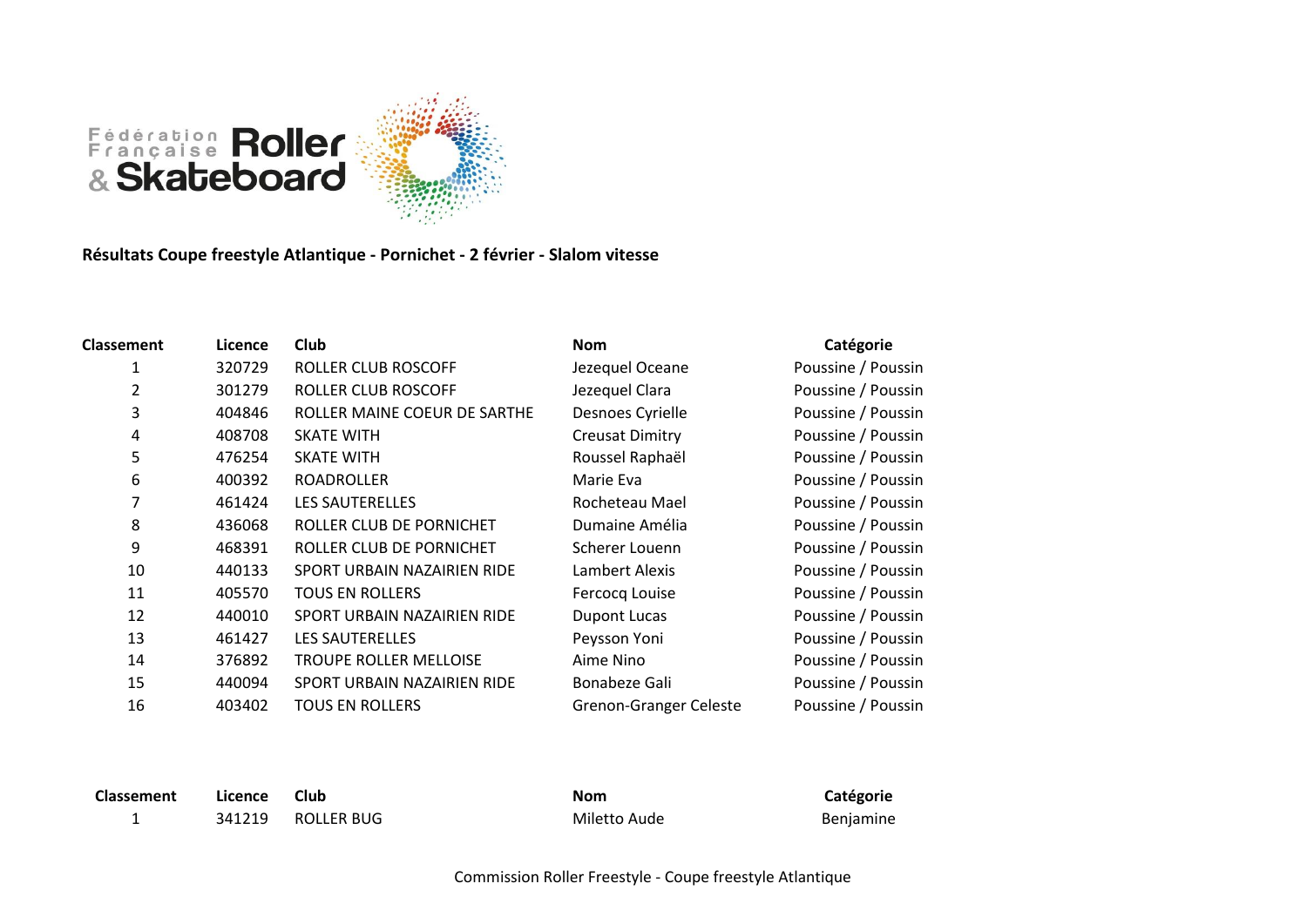| 2  | 307122 | <b>TOUS EN ROLLERS</b>        | Simon Anaelle            | Benjamine |
|----|--------|-------------------------------|--------------------------|-----------|
| 3  | 387206 | LE HAVRE SKATE KREW           | <b>Fleury Caroline</b>   | Benjamine |
| 4  | 391829 | SPORT URBAIN NAZAIRIEN RIDE   | Kovacs Boglarka          | Benjamine |
| 5  | 444011 | <b>TOUS EN ROLLERS</b>        | Voineau Louison          | Benjamine |
| 6  | 304604 | <b>ROADROLLER</b>             | Houssier Camille         | Benjamine |
| 7  | 390815 | TROUPE ROLLER MELLOISE        | Rouleau Emmy             | Benjamine |
| 8  | 412716 | <b>TOUS EN ROLLERS</b>        | <b>Champion Melissa</b>  | Benjamine |
| 9  | 329591 | <b>TOUS EN ROLLERS</b>        | Roux Angelina            | Benjamine |
| 10 | 383822 | <b>ROADROLLER</b>             | Le Bourhis Louise        | Benjamine |
| 11 | 459191 | <b>ROADROLLER</b>             | Houssier Elsa            | Benjamine |
| 12 | 381589 | ROLLER CLUB DE PORNICHET      | <b>Bourguet Anouk</b>    | Benjamine |
| 13 | 440065 | SPORT URBAIN NAZAIRIEN RIDE   | <b>Pennanguer Maelys</b> | Benjamine |
| 14 | 452916 | <b>ROADROLLER</b>             | Szyman Elona             | Benjamine |
| 15 | 393585 | <b>TROUPE ROLLER MELLOISE</b> | Chantecaille Clea        | Benjamine |
| 16 | 376889 | TROUPE ROLLER MELLOISE        | Aime Lola                | Benjamine |
| 17 | 384062 | <b>ROADROLLER</b>             | <b>Chevalier Angele</b>  | Benjamine |
|    |        |                               |                          |           |

| <b>Classement</b> | Licence | <b>Club</b>                   | <b>Nom</b>          | Catégorie |
|-------------------|---------|-------------------------------|---------------------|-----------|
|                   | 281913  | ROLLER CLUB ROSCOFF           | Creff Manao         | Benjamin  |
| 2                 | 343160  | <b>TOUS EN ROLLERS</b>        | Jugieau Bastien     | Benjamin  |
| 3                 | 399780  | <b>TROUPE ROLLER MELLOISE</b> | Thomazeau Lucas     | Benjamin  |
| 4                 | 365290  | <b>TROUPE ROLLER MELLOISE</b> | Jacq Sonam          | Benjamin  |
| 5                 | 387878  | <b>TOUS EN ROLLERS</b>        | Viaud Antonin       | Benjamin  |
| 6                 | 335698  | LE HAVRE SKATE KREW           | Meira Noro Ewan     | Benjamin  |
| 7                 | 379736  | LE HAVRE SKATE KREW           | <b>Wanstok Oren</b> | Benjamin  |
| 8                 | 385636  | <b>TOUS EN ROLLERS</b>        | Bernardini Guiliann | Benjamin  |
| 9                 | 333217  | SPORT URBAIN NAZAIRIEN RIDE   | Lambert Clement     | Benjamin  |
| 10                | 420479  | <b>TOUS EN ROLLERS</b>        | Dubois Nolan        | Benjamin  |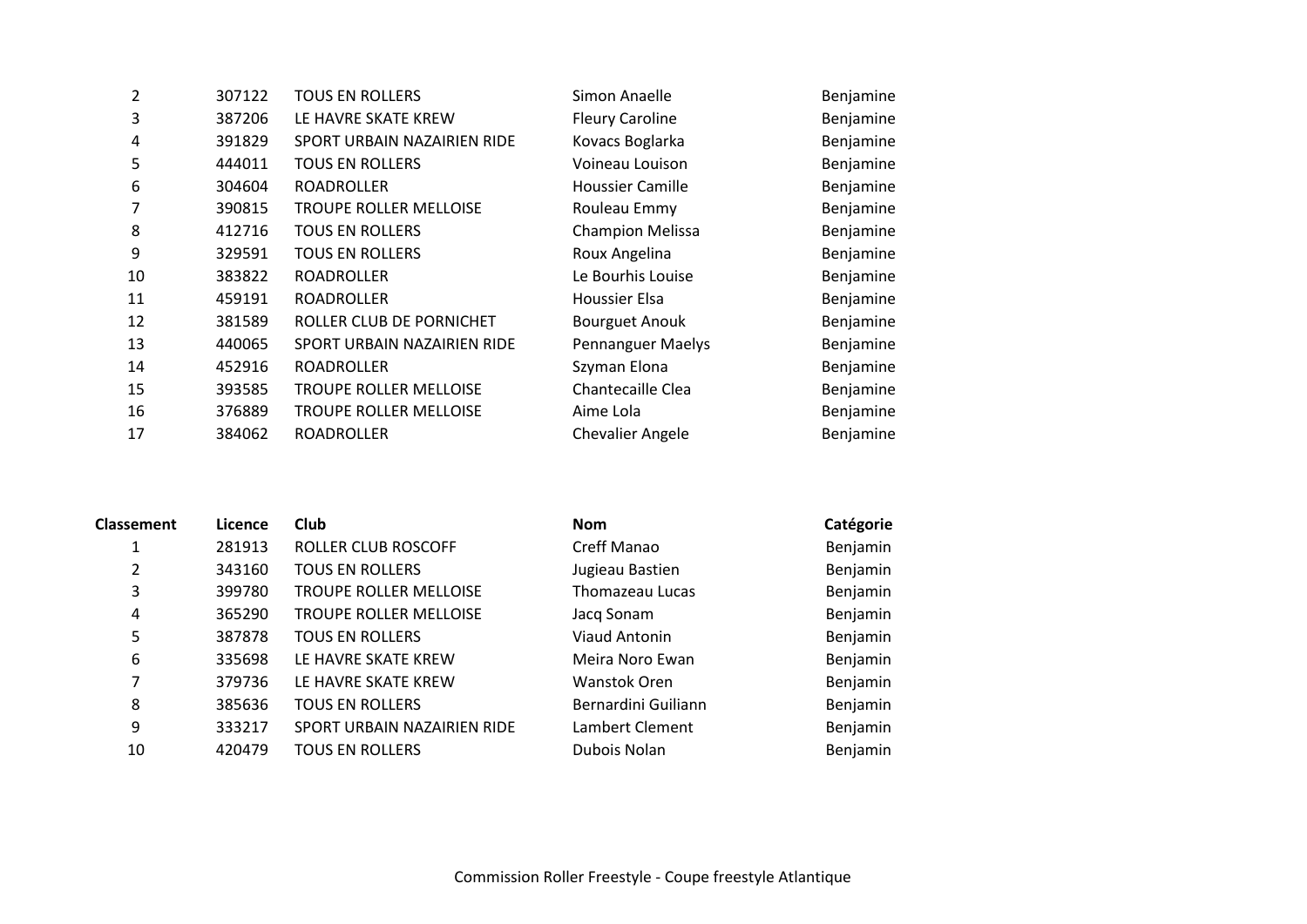| <b>Classement</b> | Licence | <b>Club</b>                 | <b>Nom</b>            | Catégorie |
|-------------------|---------|-----------------------------|-----------------------|-----------|
| 1                 | 401083  | SPORT URBAIN NAZAIRIEN RIDE | <b>Maurice Elise</b>  | Minime F  |
| 2                 | 464199  | ROLLER CLUB DE PORNICHET    | Bilska Jagoda         | Minime F  |
| 3                 | 392828  | <b>TOUS EN ROLLERS</b>      | Petitgas Lou-Anne     | Minime F  |
| 4                 | 351263  | <b>TOUS EN ROLLERS</b>      | Dupe Laure            | Minime F  |
| 5                 | 435976  | <b>ROADROLLER</b>           | <b>Blanchard Elly</b> | Minime F  |
| 6                 | 414760  | SPORT URBAIN NAZAIRIEN RIDE | Pere Laetitia         | Minime F  |
| 7                 | 410309  | <b>TOUS EN ROLLERS</b>      | Zilli Anais           | Minime F  |
| 8                 | 416021  | <b>LES SAUTERELLES</b>      | <b>Banet Lucie</b>    | Minime F  |
| 9                 | 302701  | <b>TOUS EN ROLLERS</b>      | <b>Durand Celia</b>   | Minime F  |

| <b>Classement</b> | Licence | Club                    | <b>Nom</b>           | Catégorie |
|-------------------|---------|-------------------------|----------------------|-----------|
|                   | 354816  | LE HAVRE SKATE KREW     | <b>Renault Louis</b> | Minime H  |
| 2                 | 357833  | <b>TOUS EN ROLLERS</b>  | Auger Theo           | Minime H  |
| 3                 | 368835  | TROUPE ROLLER MELLOISE  | Jacq Tinle           | Minime H  |
| 4                 | 279615  | PATIN CLUB PLABENNECOIS | Nisse Lydian         | Minime H  |
| 5                 | 425937  | <b>TOUS EN ROLLERS</b>  | Egron Benjamin       | Minime H  |
| 6                 | 445626  | LES SAUTERELLES         | Poort Nocquet Noé    | Minime H  |
|                   |         |                         |                      |           |

| <b>Classement</b> | Licence | <b>Club</b>                  | <b>Nom</b>                | Catégorie |
|-------------------|---------|------------------------------|---------------------------|-----------|
|                   | 98612   | LES SAUTERELLES              | Autin Bettina             | CJS F     |
| 2                 | 302836  | ROLLER CLUB DE PORNICHET     | <b>Bellavoir Alexiane</b> | CJS F     |
| 3                 | 285108  | <b>TOUS EN ROLLERS</b>       | Brousseau Sarah           | CJS F     |
| 4                 | 210361  | ROLLER CLUB DE PORNICHET     | Rocher Mathilde           | CJS F     |
| 5                 | 311564  | SPORT URBAIN NAZAIRIEN RIDE  | Langevin Isaline          | CJS F     |
| 6                 | 285272  | <b>TOUS EN ROLLERS</b>       | Grossin Lisa              | CJS F     |
| 7                 | 314755  | ROLLER CLUB DE PORNICHET     | <b>Babin Aurore</b>       | CJS F     |
| 8                 | 392823  | <b>TOUS EN ROLLERS</b>       | Petitgas Clara            | CJS F     |
| 9                 | 328791  | ROLLER MAINE COEUR DE SARTHE | <b>Berthe Marie-Alice</b> | CJS F     |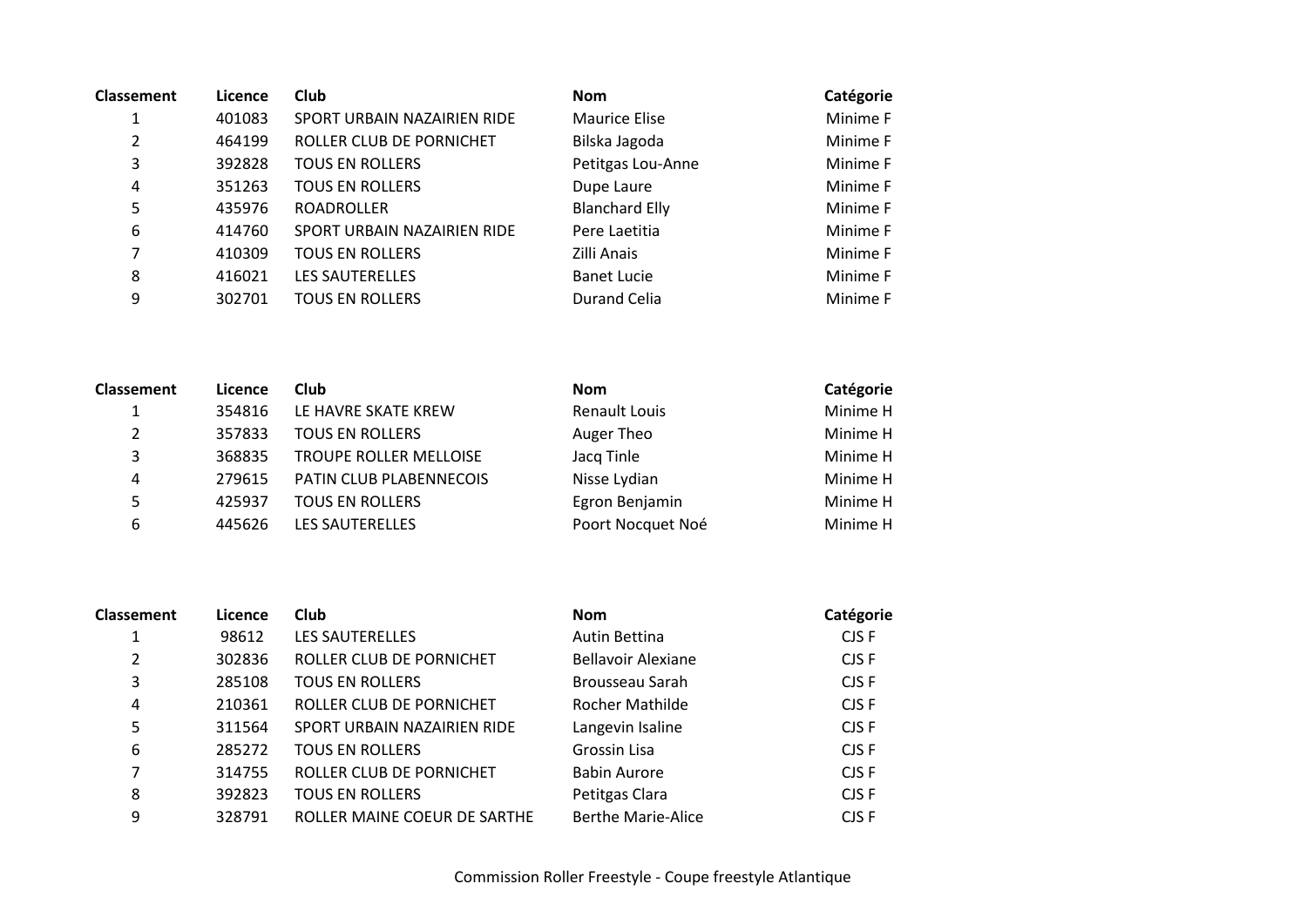| -10 | 410996 SKATE WITH      | Petit Emilie | CJS F |
|-----|------------------------|--------------|-------|
| 11  | 416024 LES SAUTERELLES | Banet Lea    | CJS F |

| <b>Classement</b> | Licence | <b>Club</b>                 | <b>Nom</b>             | Catégorie |
|-------------------|---------|-----------------------------|------------------------|-----------|
| 1                 | 266937  | SPORT URBAIN NAZAIRIEN RIDE | Menet-Chao Paul        | CJS H     |
| 2                 | 185913  | ROLLER CLUB DE PORNICHET    | Pouessel Romain        | CJS H     |
| 3                 | 379737  | LE HAVRE SKATE KREW         | Letellier Matys        | CJS H     |
| 4                 | 362038  | <b>TOUS EN ROLLERS</b>      | Garnier-Michaud Hugo   | CJS H     |
| 5                 | 341535  | <b>TOUS EN ROLLERS</b>      | Coquelin Freddy        | CJS H     |
| 6                 | 290205  | <b>TOUS EN ROLLERS</b>      | <b>Dubreuil Maxime</b> | CJS H     |
| 7                 | 226246  | <b>LES SAUTERELLES</b>      | Prezeau Benoit         | CJS H     |
| 8                 | 344114  | <b>TOUS EN ROLLERS</b>      | Auger Kiliane          | CJS H     |
| 9                 | 285278  | <b>TOUS EN ROLLERS</b>      | Giraudeau Jordan       | CJS H     |
| 10                | 361544  | <b>TOUS EN ROLLERS</b>      | <b>Brousseau Davy</b>  | CJS H     |
| 11                | 301224  | <b>ROADROLLER</b>           | Rougier Bertrand       | CJS H     |
| 12                | 338181  | <b>SKATE WITH</b>           | Bizet Jonathan         | CJS H     |
| 13                | 362037  | <b>TOUS EN ROLLERS</b>      | Auger Guillaume        | CJS H     |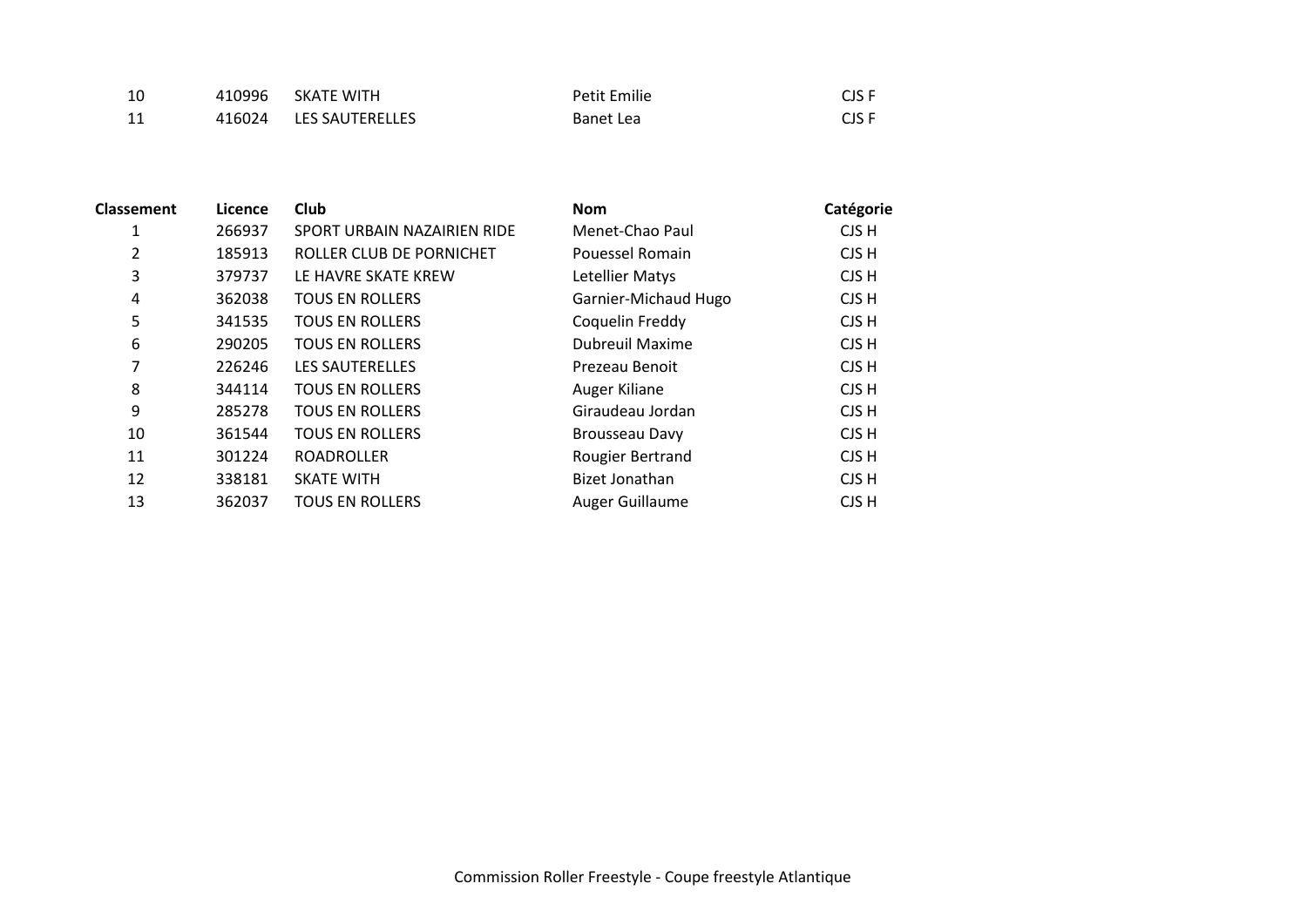

**Résultats Coupe freestyle Atlantique - Pornichet - 2 février - Hauteur pure**

| <b>Classement</b> | Licence | Club                          | <b>Nom</b>            | Catégorie        | <b>Meilleur saut</b> |
|-------------------|---------|-------------------------------|-----------------------|------------------|----------------------|
|                   | 376892  | <b>TROUPE ROLLER MELLOISE</b> | Aime Nino             | Pouss / Poussine | 80                   |
|                   | 476254  | <b>SKATE WITH</b>             | Roussel Raphaël       | Pouss / Poussine | 75                   |
| 3                 | 404846  | ROLLER MAINE COEUR DE SARTHE  | Desnoes Cyrielle      | Pouss / Poussine | 75                   |
| 4                 | 328507  | <b>TOUS EN ROLLERS</b>        | <b>Bouffard Jules</b> | Pouss / Poussine | 75                   |
| 5                 | 440094  | SPORT URBAIN NAZAIRIEN RIDE   | Bonabeze Gali         | Pouss / Poussine | 70                   |
| 6                 | 400392  | <b>ROADROLLER</b>             | Marie Eva             | Pouss / Poussine | 70                   |
| 7                 | 301279  | ROLLER CLUB ROSCOFF           | Jezequel Clara        | Pouss / Poussine | 65                   |
| 8                 | 400655  | <b>TOUS EN ROLLERS</b>        | <b>Guihal Noam</b>    | Pouss / Poussine | 65                   |
| 9                 | 461427  | LES SAUTERELLES               | Peysson Yoni          | Pouss / Poussine | 65                   |
| 10                | 440133  | SPORT URBAIN NAZAIRIEN RIDE   | Lambert Alexis        | Pouss / Poussine | 65                   |
| 11                | 461424  | LES SAUTERELLES               | Rocheteau Mael        | Pouss / Poussine | 60                   |
| 12                | 320729  | ROLLER CLUB ROSCOFF           | Jezequel Oceane       | Pouss / Poussine | 50                   |
| 13                | 440010  | SPORT URBAIN NAZAIRIEN RIDE   | <b>Dupont Lucas</b>   | Pouss / Poussine | 50                   |

| <b>Classement</b> | Licence | Club                        | <b>Nom</b>             | Catégorie | <b>Meilleur saut</b> |
|-------------------|---------|-----------------------------|------------------------|-----------|----------------------|
|                   | 387206  | LE HAVRE SKATE KREW         | <b>Fleury Caroline</b> | Benjamine | 100                  |
|                   | 329591  | <b>TOUS EN ROLLERS</b>      | Roux Angelina          | Benjamine | 90                   |
|                   | 391829  | SPORT URBAIN NAZAIRIEN RIDE | Kovacs Boglarka        | Benjamine | 85                   |
|                   | 390815  | TROUPE ROLLER MELLOISE      | Rouleau Emmy           | Benjamine | 80                   |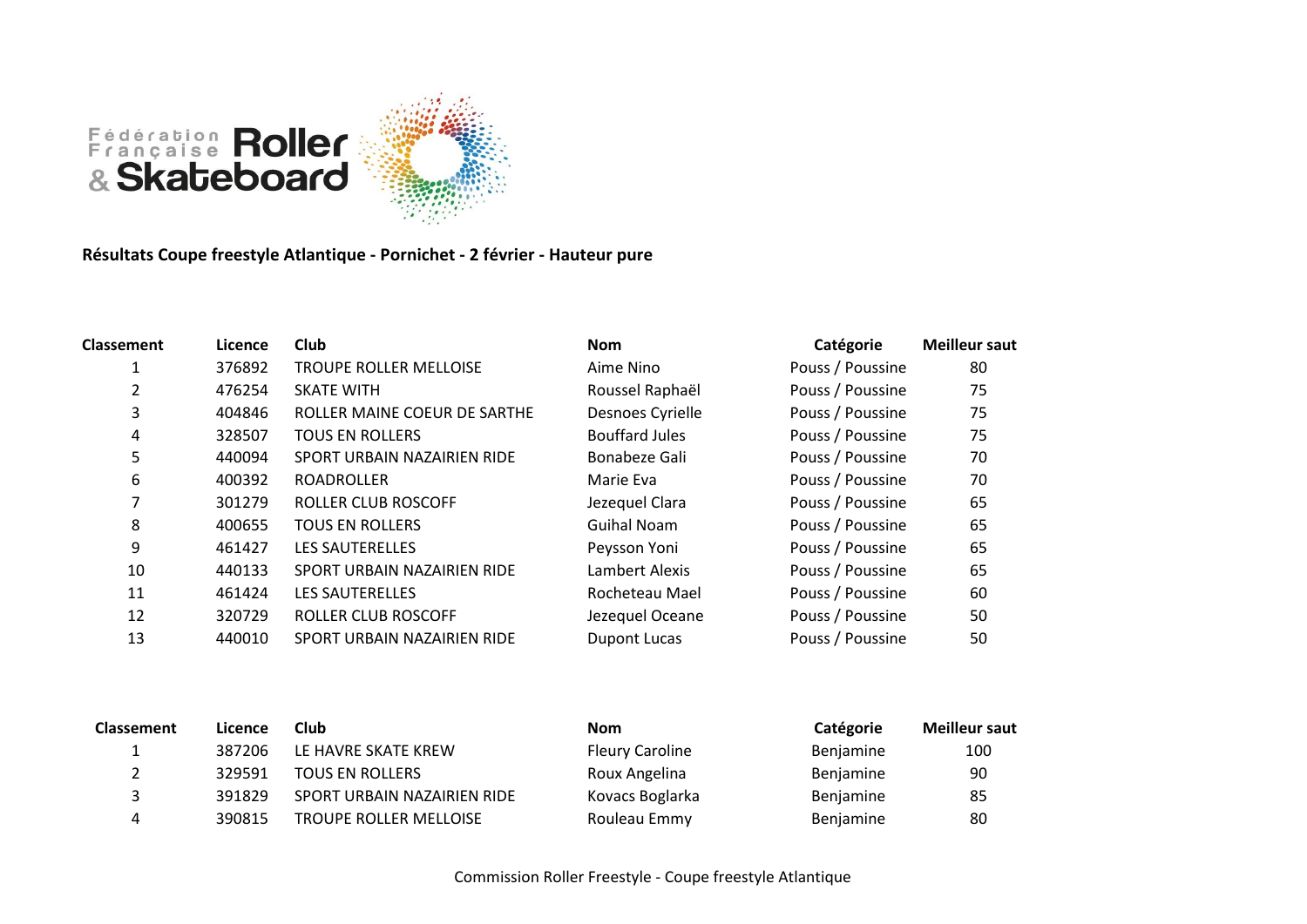| 5           | 376889 | <b>TROUPE ROLLER MELLOISE</b> | Aime Lola                | Benjamine              | 80 |
|-------------|--------|-------------------------------|--------------------------|------------------------|----|
| 6           | 412716 | <b>TOUS EN ROLLERS</b>        | <b>Champion Melissa</b>  | Benjamine              | 75 |
|             | 459191 | <b>ROADROLLER</b>             | Houssier Elsa            | Benjamine              | 70 |
| 8           | 383822 | <b>ROADROLLER</b>             | Le Bourhis Louise        | Benjamine              | 70 |
| 9           | 440065 | SPORT URBAIN NAZAIRIEN RIDE   | <b>Pennanguer Maelys</b> | Benjamine              | 70 |
| 10          | 384062 | <b>ROADROLLER</b>             | <b>Chevalier Angele</b>  | Benjamine              | 70 |
| 11          | 304604 | <b>ROADROLLER</b>             | <b>Houssier Camille</b>  | Benjamine              | 50 |
| 12          | 452916 | <b>ROADROLLER</b>             | Szyman Elona             | Benjamine              | 50 |
| 13          | 393585 | <b>TROUPE ROLLER MELLOISE</b> | Chantecaille Clea        | Benjamine              | 0  |
| Non classée | 341219 | <b>ROLLER BUG</b>             | <b>Miletto Aude</b>      | <b>Benjamine Elite</b> | 95 |

| <b>Classement</b> | Licence | <b>Club</b>                   | <b>Nom</b>            | Catégorie | <b>Meilleur saut</b> |
|-------------------|---------|-------------------------------|-----------------------|-----------|----------------------|
|                   | 400452  | <b>ROLLER BUG</b>             | <b>Colle Mathis</b>   | Benjamin  | 110                  |
| 2                 | 365290  | <b>TROUPE ROLLER MELLOISE</b> | Jacq Sonam            | Benjamin  | 95                   |
| 3                 | 343160  | <b>TOUS EN ROLLERS</b>        | Jugieau Bastien       | Benjamin  | 90                   |
| 4                 | 281913  | ROLLER CLUB ROSCOFF           | Creff Manao           | Benjamin  | 90                   |
| 5                 | 399780  | <b>TROUPE ROLLER MELLOISE</b> | Thomazeau Lucas       | Benjamin  | 85                   |
| 6                 | 379736  | LE HAVRE SKATE KREW           | Wanstok Oren          | Benjamin  | 85                   |
|                   | 387878  | <b>TOUS EN ROLLERS</b>        | Viaud Antonin         | Benjamin  | 85                   |
| 8                 | 333217  | SPORT URBAIN NAZAIRIEN RIDE   | Lambert Clement       | Benjamin  | 85                   |
| 9                 | 409059  | ROLLER CLUB DE PORNICHET      | Chalal Malo           | Benjamin  | 80                   |
| 10                | 420479  | <b>TOUS EN ROLLERS</b>        | Dubois Nolan          | Benjamin  | 70                   |
| 11                | 335698  | LE HAVRE SKATE KREW           | Meira Noro Ewan       | Benjamin  | 70                   |
| 12                | 458308  | ROLLER CLUB DE PORNICHET      | Mylonas Jean-Baptiste | Benjamin  | 70                   |
| 13                | 407698  | SPORT URBAIN NAZAIRIEN RIDE   | Marty Louis           | Benjamin  | 70                   |
| 14                | 385636  | <b>TOUS EN ROLLERS</b>        | Bernardini Guiliann   | Benjamin  | 0                    |

| <b>Classement</b> | Licence Club |                        | <b>Nom</b>     | <b>Catégorie</b> | <b>Meilleur saut</b> |
|-------------------|--------------|------------------------|----------------|------------------|----------------------|
|                   |              | 392823 TOUS EN ROLLERS | Petitgas Clara | Minime CJS F     |                      |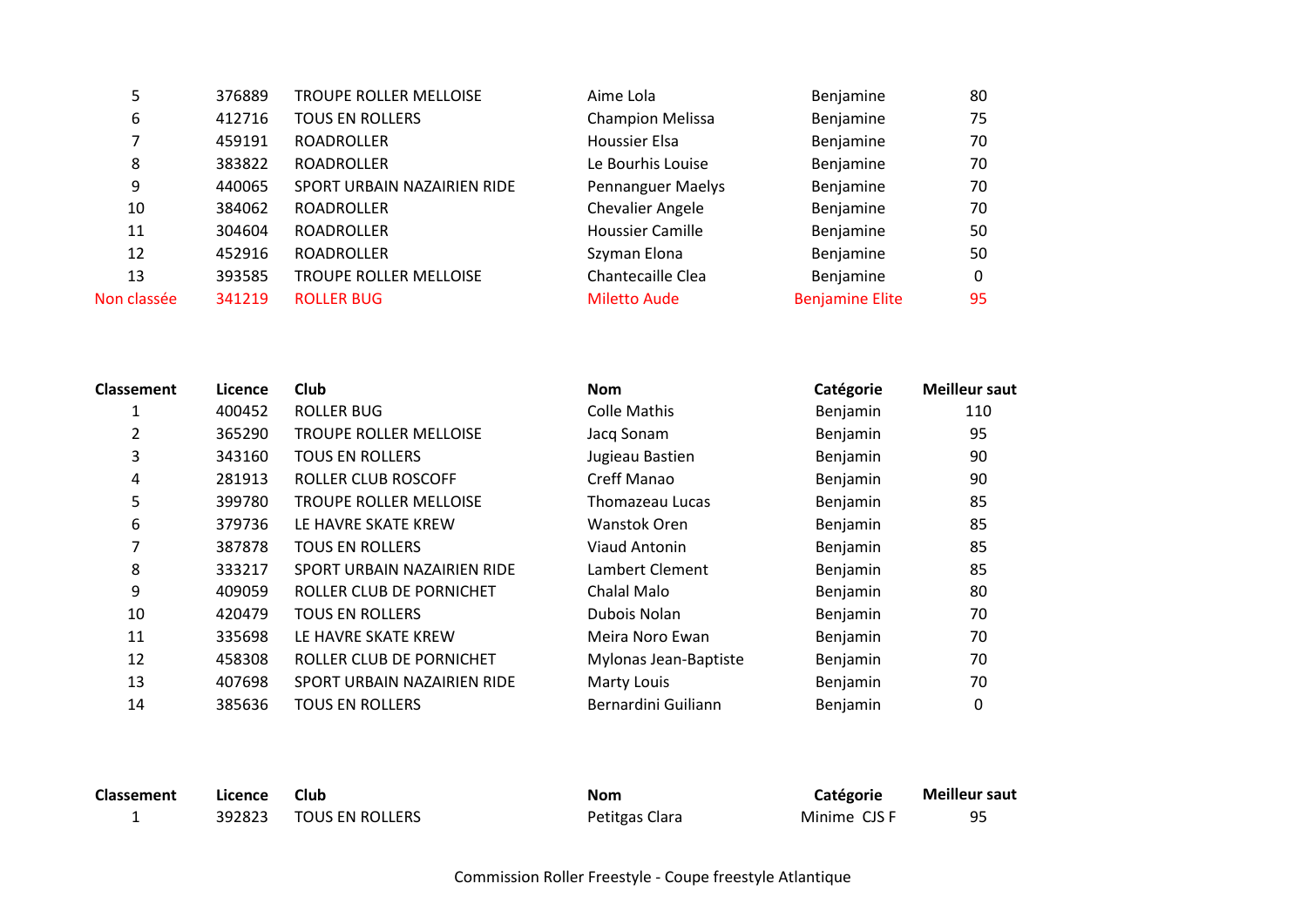|             | 417161 | <b>TOUS EN ROLLERS</b>       | Junay Meline              | Minime CJS F       | 90 |
|-------------|--------|------------------------------|---------------------------|--------------------|----|
| 3           | 215876 | ROLLER CLUB DE PORNICHET     | Geslin Lou-Ann            | Minime CJS F       | 80 |
| 4           | 328791 | ROLLER MAINE COEUR DE SARTHE | <b>Berthe Marie-Alice</b> | Minime CJS F       | 80 |
| 5           | 405855 | ROLLER CLUB DE PORNICHET     | Libeau Lia                | Minime CJS F       | 80 |
| 6           | 351263 | <b>TOUS EN ROLLERS</b>       | Dupe Laure                | Minime CJS F       | 80 |
|             | 410996 | <b>SKATE WITH</b>            | Petit Emilie              | Minime CJS F       | 70 |
| 8           | 414760 | SPORT URBAIN NAZAIRIEN RIDE  | Pere Laetitia             | Minime CJS F       | 70 |
| 9           | 435976 | <b>ROADROLLER</b>            | <b>Blanchard Elly</b>     | Minime CJS F       | 60 |
| 10          | 401083 | SPORT URBAIN NAZAIRIEN RIDE  | <b>Maurice Elise</b>      | Minime CJS F       | 60 |
| 11          | 302701 | <b>TOUS EN ROLLERS</b>       | Durand Celia              | Minime CJS F       | 0  |
| Non classée | 285272 | <b>TOUS EN ROLLERS</b>       | <b>Grossin Lisa</b>       | Minime CJS F Elite | 90 |

| <b>Classement</b> | Licence | Club                          | <b>Nom</b>           | Catégorie | <b>Meilleur saut</b> |
|-------------------|---------|-------------------------------|----------------------|-----------|----------------------|
|                   | 368835  | <b>TROUPE ROLLER MELLOISE</b> | Jacq Tinle           | Minime    | 130                  |
| $\mathcal{L}$     | 445626  | <b>LES SAUTERELLES</b>        | Poort Nocquet Noé    | Minime    | 120                  |
| 3                 | 354816  | LE HAVRE SKATE KREW           | <b>Renault Louis</b> | Minime    | 120                  |
| 4                 | 279615  | PATIN CLUB PLABENNECOIS       | Nisse Lydian         | Minime    | 110                  |
|                   | 383007  | <b>TOUS EN ROLLERS</b>        | Viaud Julien         | Minime    | 105                  |
| 6                 | 360212  | ROLLER CLUB DE PORNICHET      | Lucas Alexandre      | Minime    | 100                  |
|                   | 425937  | <b>TOUS EN ROLLERS</b>        | Egron Benjamin       | Minime    | 70                   |

| <b>Classement</b> | Licence | Club                     | <b>Nom</b>              | Catégorie | <b>Meilleur saut</b> |
|-------------------|---------|--------------------------|-------------------------|-----------|----------------------|
|                   | 232187  | ROLLER CLUB DE PORNICHET | Van Hamme Titouan       | CJS H     | 125                  |
|                   | 185913  | ROLLER CLUB DE PORNICHET | Pouessel Romain         | CJS H     | 120                  |
| 3                 | 379737  | LE HAVRE SKATE KREW      | Letellier Matys         | CJS H     | 115                  |
| 4                 | 344114  | <b>TOUS EN ROLLERS</b>   | Auger Kiliane           | CJS H     | 110                  |
|                   | 341535  | <b>TOUS EN ROLLERS</b>   | Coquelin Freddy         | CJS H     | 110                  |
| 6                 | 338181  | <b>SKATE WITH</b>        | Bizet Jonathan          | CJS H     | 90                   |
|                   | 301224  | <b>ROADROLLER</b>        | <b>Rougier Bertrand</b> | CJS H     | 80                   |
|                   |         |                          |                         |           |                      |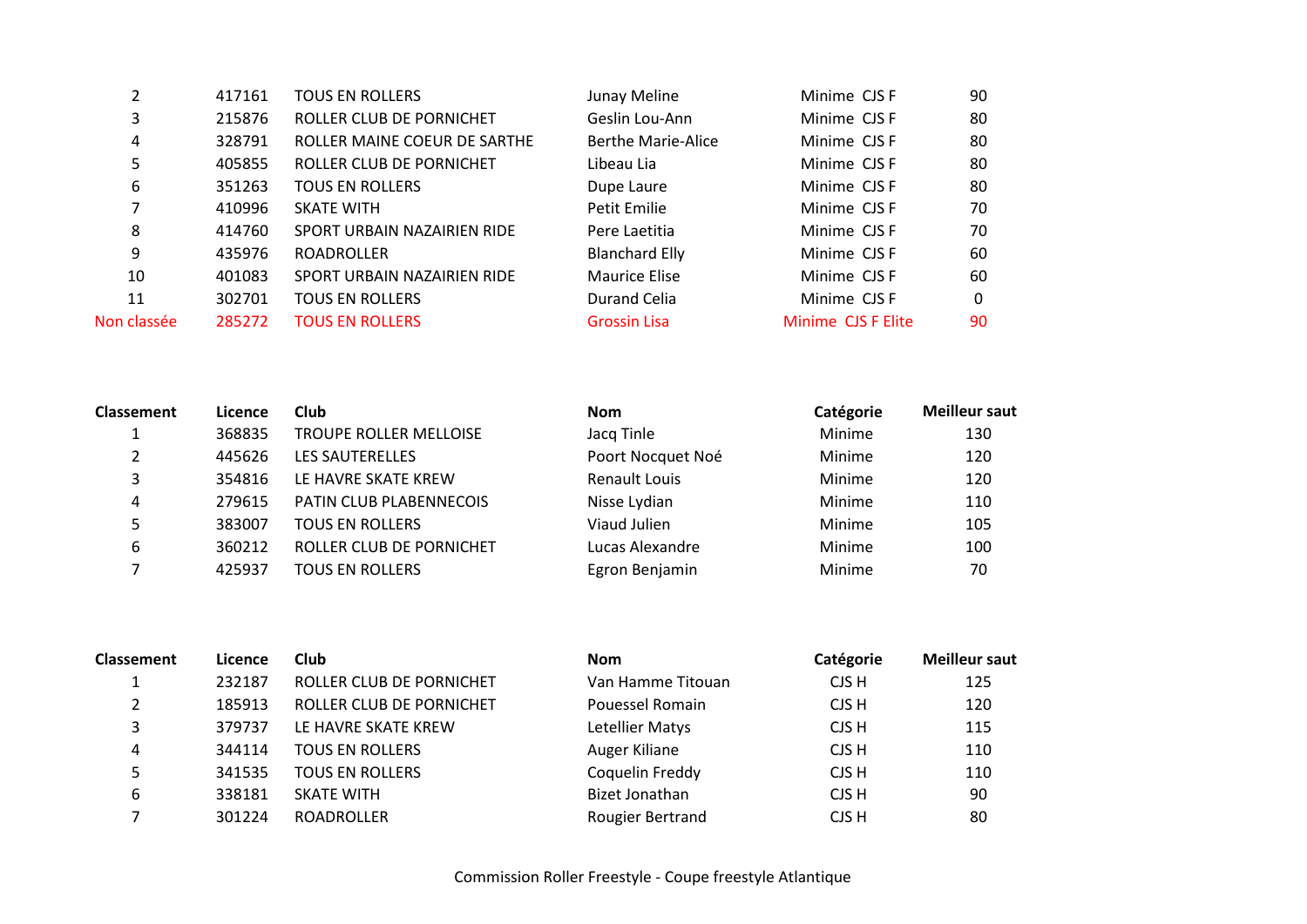Non classé 290205 TOUS EN ROLLERS Dubreuil Maxime CJS H Elite 120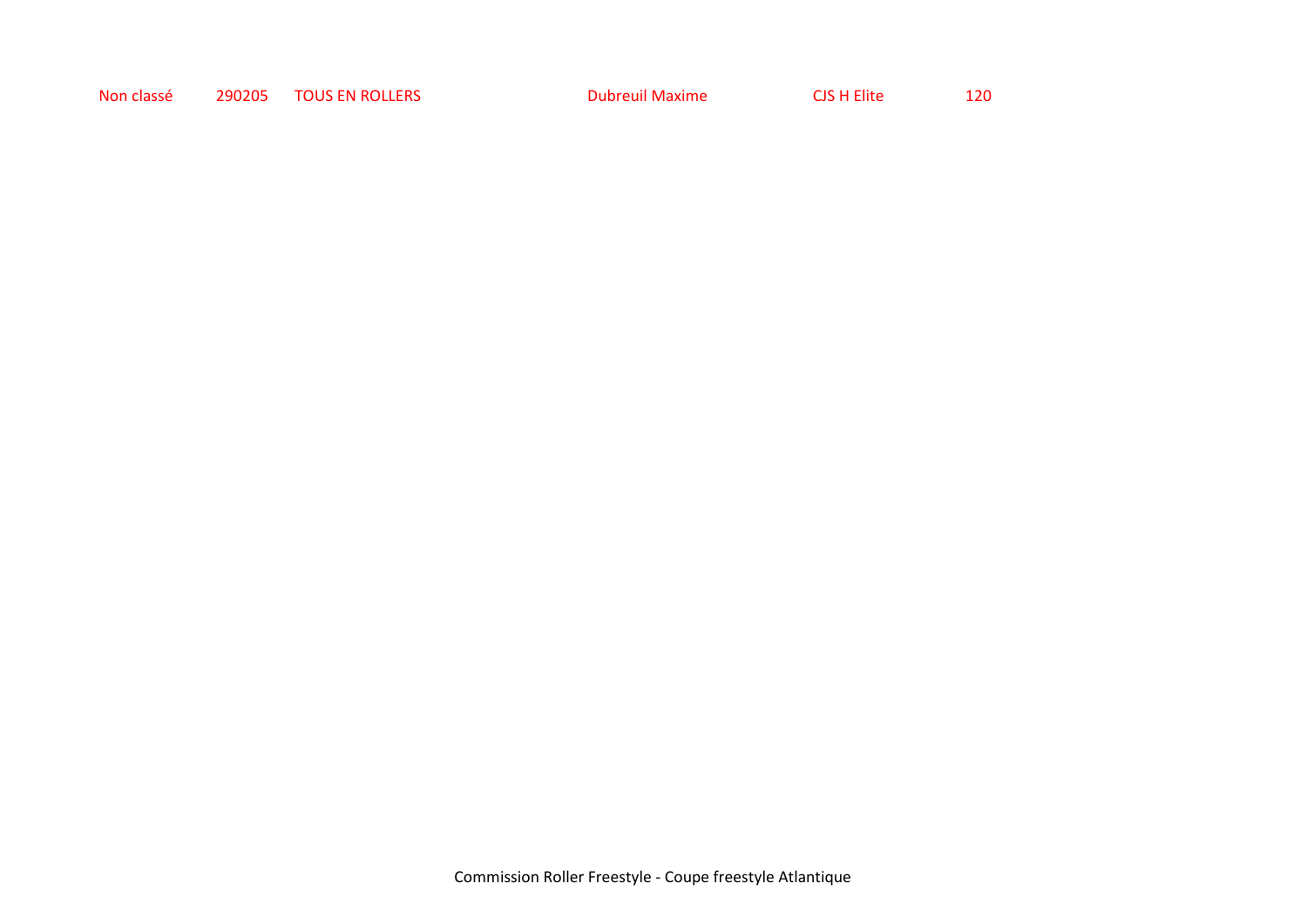

**Résultats Coupe freestyle Atlantique - Pornichet - 2 février - Skatecross**

| <b>Classement</b> | Licence | <b>Club</b>                  | <b>Nom</b>       | Catégorie |
|-------------------|---------|------------------------------|------------------|-----------|
| 1                 | 404846  | ROLLER MAINE COEUR DE SARTHE | Desnoes Cyrielle | Poussine  |
| 2                 | 320729  | ROLLER CLUB ROSCOFF          | Jezequel Oceane  | Poussine  |
| 3                 | 301279  | ROLLER CLUB ROSCOFF          | Jezequel Clara   | Poussine  |
| 4                 | 400392  | <b>ROADROLLER</b>            | Marie Eva        | Poussine  |
| 5                 | 468391  | ROLLER CLUB DE PORNICHET     | Scherer Louenn   | Poussine  |
| 6                 | 405570  | <b>TOUS EN ROLLERS</b>       | Fercocq Louise   | Poussine  |
| 7                 | 436068  | ROLLER CLUB DE PORNICHET     | Dumaine Amélia   | Poussine  |
| 8                 | 397013  | ROLLER CLUB DE PORNICHET     | Moreau Jeanne    | Poussine  |
| 9                 | 371707  | ROLLER CLUB DE PORNICHET     | Longcote Lisa    | Poussine  |

| <b>Classement</b> | Licence | Club                          | <b>Nom</b>             | Catégorie |
|-------------------|---------|-------------------------------|------------------------|-----------|
|                   | 328507  | <b>TOUS EN ROLLERS</b>        | <b>Bouffard Jules</b>  | Poussin   |
| 2                 | 376892  | <b>TROUPE ROLLER MELLOISE</b> | Aime Nino              | Poussin   |
| 3                 | 400655  | <b>TOUS EN ROLLERS</b>        | <b>Guihal Noam</b>     | Poussin   |
| 4                 | 408708  | <b>SKATE WITH</b>             | <b>Creusat Dimitry</b> | Poussin   |
| 5                 | 380162  | ROLLER CLUB DE PORNICHET      | Moreau Tom             | Poussin   |
| 6                 | 461424  | <b>LES SAUTERELLES</b>        | Rocheteau Mael         | Poussin   |
| 7                 | 476254  | <b>SKATE WITH</b>             | Roussel Raphaël        | Poussin   |
| 8                 | 440010  | SPORT URBAIN NAZAIRIEN RIDE   | <b>Dupont Lucas</b>    | Poussin   |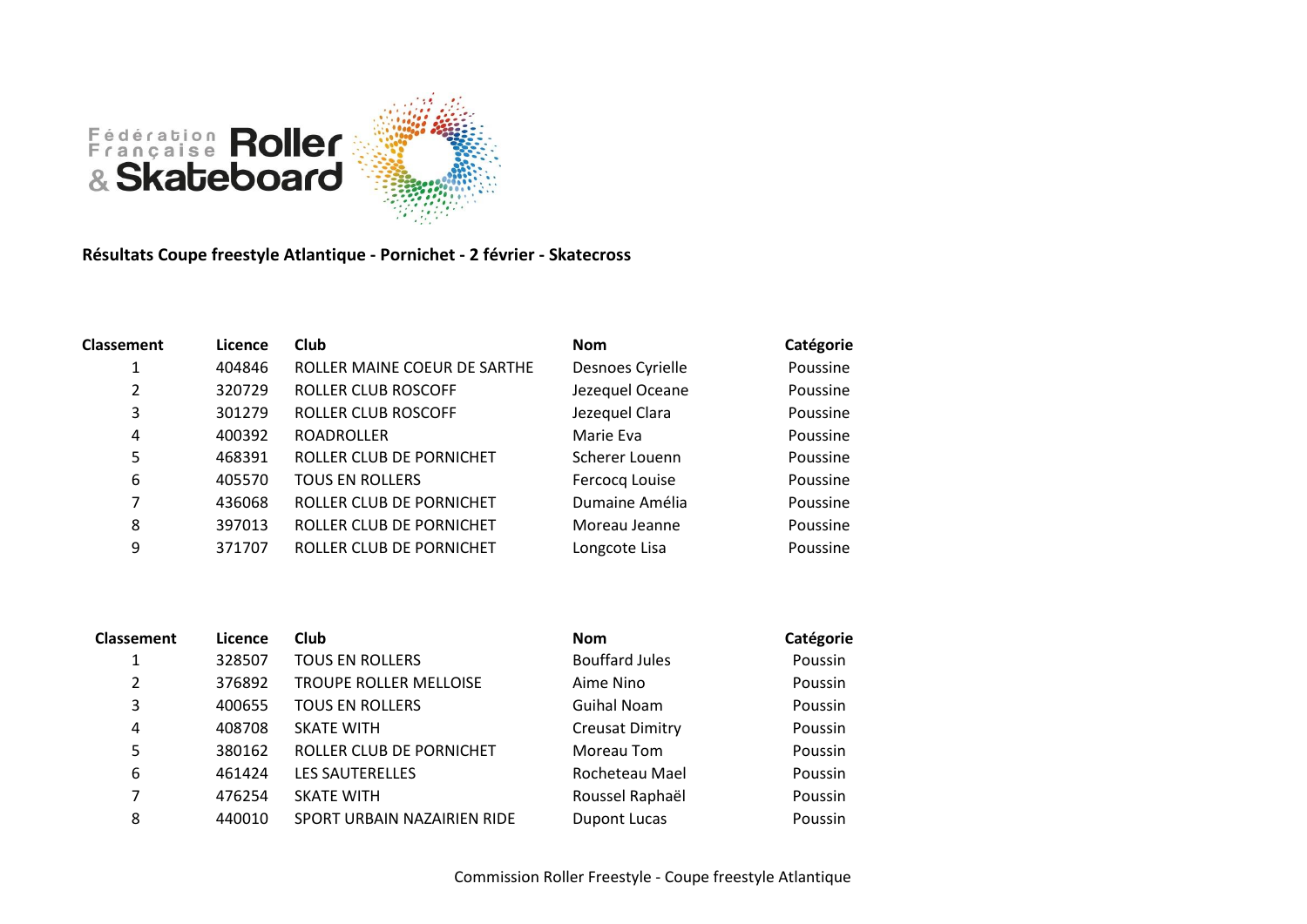| - q | 382386 | ROLLER CLUB DE PORNICHET    | Bourguet Liam | Poussin |
|-----|--------|-----------------------------|---------------|---------|
| -10 | 440094 | SPORT URBAIN NAZAIRIEN RIDE | Bonabeze Gali | Poussin |
| -11 | 461427 | LES SAUTERELLES             | Peysson Yoni  | Poussin |

| <b>Classement</b>       | Licence | <b>Club</b>                   | <b>Nom</b>               | Catégorie |
|-------------------------|---------|-------------------------------|--------------------------|-----------|
| 1                       | 307122  | <b>TOUS EN ROLLERS</b>        | Simon Anaelle            | Benjamine |
| 2                       | 387206  | LE HAVRE SKATE KREW           | <b>Fleury Caroline</b>   | Benjamine |
| 3                       | 329591  | <b>TOUS EN ROLLERS</b>        | Roux Angelina            | Benjamine |
| $\overline{\mathbf{4}}$ | 341219  | <b>ROLLER BUG</b>             | Miletto Aude             | Benjamine |
| 5                       | 390815  | <b>TROUPE ROLLER MELLOISE</b> | Rouleau Emmy             | Benjamine |
| 6                       | 412716  | <b>TOUS EN ROLLERS</b>        | <b>Champion Melissa</b>  | Benjamine |
| 7                       | 376889  | TROUPE ROLLER MELLOISE        | Aime Lola                | Benjamine |
| 8                       | 304604  | <b>ROADROLLER</b>             | <b>Houssier Camille</b>  | Benjamine |
| 9                       | 459191  | <b>ROADROLLER</b>             | Houssier Elsa            | Benjamine |
| 10                      | 383822  | <b>ROADROLLER</b>             | Le Bourhis Louise        | Benjamine |
| 11                      | 444011  | <b>TOUS EN ROLLERS</b>        | Voineau Louison          | Benjamine |
| 12                      | 440065  | SPORT URBAIN NAZAIRIEN RIDE   | <b>Pennanguer Maelys</b> | Benjamine |
| 13                      | 393585  | TROUPE ROLLER MELLOISE        | <b>Chantecaille Clea</b> | Benjamine |
| 14                      | 391829  | SPORT URBAIN NAZAIRIEN RIDE   | Kovacs Boglarka          | Benjamine |
| 15                      | 452916  | <b>ROADROLLER</b>             | Szyman Elona             | Benjamine |
| 16                      | 384062  | <b>ROADROLLER</b>             | <b>Chevalier Angele</b>  | Benjamine |
| 17                      | 381589  | ROLLER CLUB DE PORNICHET      | <b>Bourguet Anouk</b>    | Benjamine |
|                         |         |                               |                          |           |

| <b>Classement</b> | Licence | <b>Club</b>                   | <b>Nom</b>      | Catégorie |
|-------------------|---------|-------------------------------|-----------------|-----------|
|                   | 399780  | <b>TROUPE ROLLER MELLOISE</b> | Thomazeau Lucas | Benjamin  |
| 2                 | 400452  | ROLLER BUG                    | Colle Mathis    | Benjamin  |
| 3                 | 420479  | <b>TOUS EN ROLLERS</b>        | Dubois Nolan    | Benjamin  |
| 4                 | 365290  | <b>TROUPE ROLLER MELLOISE</b> | Jacq Sonam      | Benjamin  |
| 5.                | 281913  | ROLLER CLUB ROSCOFF           | Creff Manao     | Benjamin  |
|                   |         |                               |                 |           |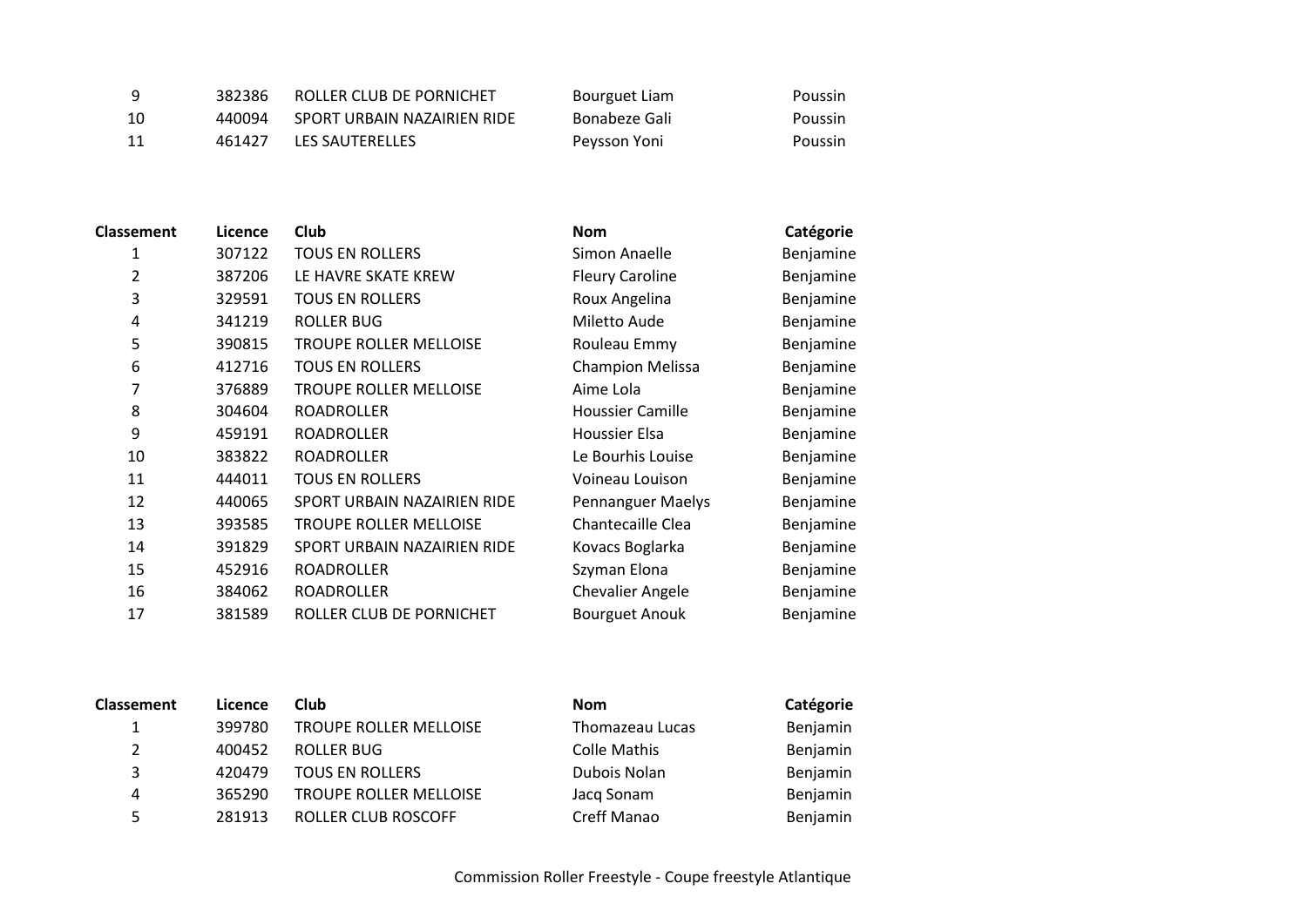| 6  | 379736 | LE HAVRE SKATE KREW         | Wanstok Oren          | Benjamin |
|----|--------|-----------------------------|-----------------------|----------|
| 7  | 385636 | <b>TOUS EN ROLLERS</b>      | Bernardini Guiliann   | Benjamin |
| 8  | 343160 | <b>TOUS EN ROLLERS</b>      | Jugieau Bastien       | Benjamin |
| 9  | 419157 | ROLLER CLUB DE PORNICHET    | Corbille Mael         | Benjamin |
| 10 | 409059 | ROLLER CLUB DE PORNICHET    | Chalal Malo           | Benjamin |
| 11 | 335698 | LE HAVRE SKATE KREW         | Meira Noro Ewan       | Benjamin |
| 12 | 458308 | ROLLER CLUB DE PORNICHET    | Mylonas Jean-Baptiste | Benjamin |
| 13 | 407698 | SPORT URBAIN NAZAIRIEN RIDE | Marty Louis           | Benjamin |
| 14 | 387878 | <b>TOUS EN ROLLERS</b>      | Viaud Antonin         | Benjamin |
| 15 | 376472 | SPORT URBAIN NAZAIRIEN RIDE | Donnet-Tresse Edouard | Benjamin |
| 16 | 314928 | ROLLER CLUB DE PORNICHET    | Longcote Jules        | Benjamin |

| <b>Classement</b> | Licence | Club                        | <b>Nom</b>            | Catégorie |
|-------------------|---------|-----------------------------|-----------------------|-----------|
| 1                 | 347139  | SPORT URBAIN NAZAIRIEN RIDE | Landrin Zoe           | Minime F  |
| 2                 | 417161  | <b>TOUS EN ROLLERS</b>      | Junay Meline          | Minime F  |
| 3                 | 405855  | ROLLER CLUB DE PORNICHET    | Libeau Lia            | Minime F  |
| 4                 | 410309  | <b>TOUS EN ROLLERS</b>      | Zilli Anais           | Minime F  |
| 5                 | 215876  | ROLLER CLUB DE PORNICHET    | Geslin Lou-Ann        | Minime F  |
| 6                 | 372395  | ROLLER CLUB DE PORNICHET    | Da Silva Adao Emma    | Minime F  |
| 7                 | 416021  | LES SAUTERELLES             | <b>Banet Lucie</b>    | Minime F  |
| 8                 | 414760  | SPORT URBAIN NAZAIRIEN RIDE | Pere Laetitia         | Minime F  |
| 9                 | 302701  | <b>TOUS EN ROLLERS</b>      | Durand Celia          | Minime F  |
| 10                | 435976  | <b>ROADROLLER</b>           | <b>Blanchard Elly</b> | Minime F  |
| 11                | 464199  | ROLLER CLUB DE PORNICHET    | Bilska Jagoda         | Minime F  |

| <b>Classement</b> | Licence | Club                    | <b>Nom</b>    | Catégorie |
|-------------------|---------|-------------------------|---------------|-----------|
|                   | 354816  | LE HAVRE SKATE KREW     | Renault Louis | Minime H  |
| $\mathcal{P}$     | 279615  | PATIN CLUB PLABENNECOIS | Nisse Lydian  | Minime H  |
| 3                 | 357833  | <b>TOUS EN ROLLERS</b>  | Auger Theo    | Minime H  |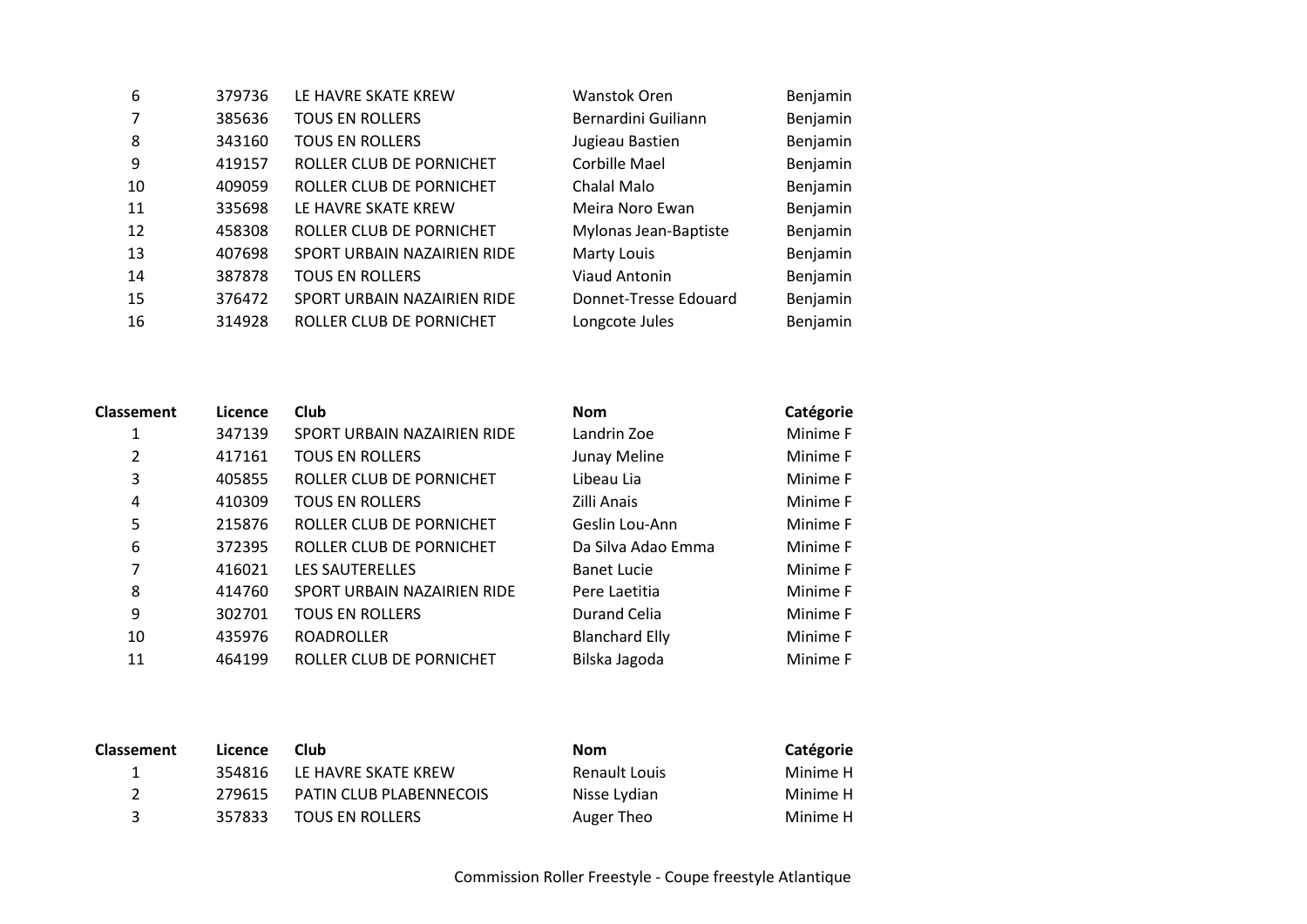| 4  | 368835 | <b>TROUPE ROLLER MELLOISE</b> | Jacq Tinle        | Minime H |
|----|--------|-------------------------------|-------------------|----------|
| -5 | 445626 | <b>LES SAUTERELLES</b>        | Poort Nocquet Noé | Minime H |
| -6 | 360212 | ROLLER CLUB DE PORNICHET      | Lucas Alexandre   | Minime H |
| 7  | 383007 | <b>TOUS EN ROLLERS</b>        | Viaud Julien      | Minime H |
| 8  | 425937 | <b>TOUS EN ROLLERS</b>        | Egron Benjamin    | Minime H |

| <b>Classement</b> | Licence | Club                         | <b>Nom</b>                | Catégorie |
|-------------------|---------|------------------------------|---------------------------|-----------|
| 1                 | 285108  | <b>TOUS EN ROLLERS</b>       | Brousseau Sarah           | CJS F     |
| 2                 | 285272  | <b>TOUS EN ROLLERS</b>       | Grossin Lisa              | CJS F     |
| 3                 | 311564  | SPORT URBAIN NAZAIRIEN RIDE  | Langevin Isaline          | CJS F     |
| 4                 | 392823  | <b>TOUS EN ROLLERS</b>       | Petitgas Clara            | CJS F     |
| 5                 | 226859  | ROLLER CLUB DE PORNICHET     | Denigot Solene            | CJS F     |
| 6                 | 328791  | ROLLER MAINE COEUR DE SARTHE | <b>Berthe Marie-Alice</b> | CJS F     |
| 7                 | 210361  | ROLLER CLUB DE PORNICHET     | Rocher Mathilde           | CJS F     |
| 8                 | 314755  | ROLLER CLUB DE PORNICHET     | <b>Babin Aurore</b>       | CJS F     |
| 9                 | 416024  | LES SAUTERELLES              | Banet Lea                 | CJS F     |
| 10                | 302836  | ROLLER CLUB DE PORNICHET     | <b>Bellavoir Alexiane</b> | CJS F     |
| 11                | 410996  | <b>SKATE WITH</b>            | <b>Petit Emilie</b>       | CJS F     |
| 12                | 378873  | ROLLER CLUB DE PORNICHET     | Bernela Julie             | CJS F     |

| <b>Classement</b> | Licence | <b>Club</b>                 | <b>Nom</b>             | Catégorie |
|-------------------|---------|-----------------------------|------------------------|-----------|
|                   | 379737  | LE HAVRE SKATE KREW         | Letellier Matys        | CJS H     |
| 2                 | 344114  | <b>TOUS EN ROLLERS</b>      | Auger Kiliane          | CJS H     |
| 3                 | 185913  | ROLLER CLUB DE PORNICHET    | Pouessel Romain        | CJS H     |
| 4                 | 266937  | SPORT URBAIN NAZAIRIEN RIDE | Menet-Chao Paul        | CJS H     |
| 5                 | 232187  | ROLLER CLUB DE PORNICHET    | Van Hamme Titouan      | CJS H     |
| 6                 | 290205  | <b>TOUS EN ROLLERS</b>      | <b>Dubreuil Maxime</b> | CJS H     |
| 7                 | 362037  | <b>TOUS EN ROLLERS</b>      | Auger Guillaume        | CJS H     |
| 8                 | 362038  | <b>TOUS EN ROLLERS</b>      | Garnier-Michaud Hugo   | CJS H     |